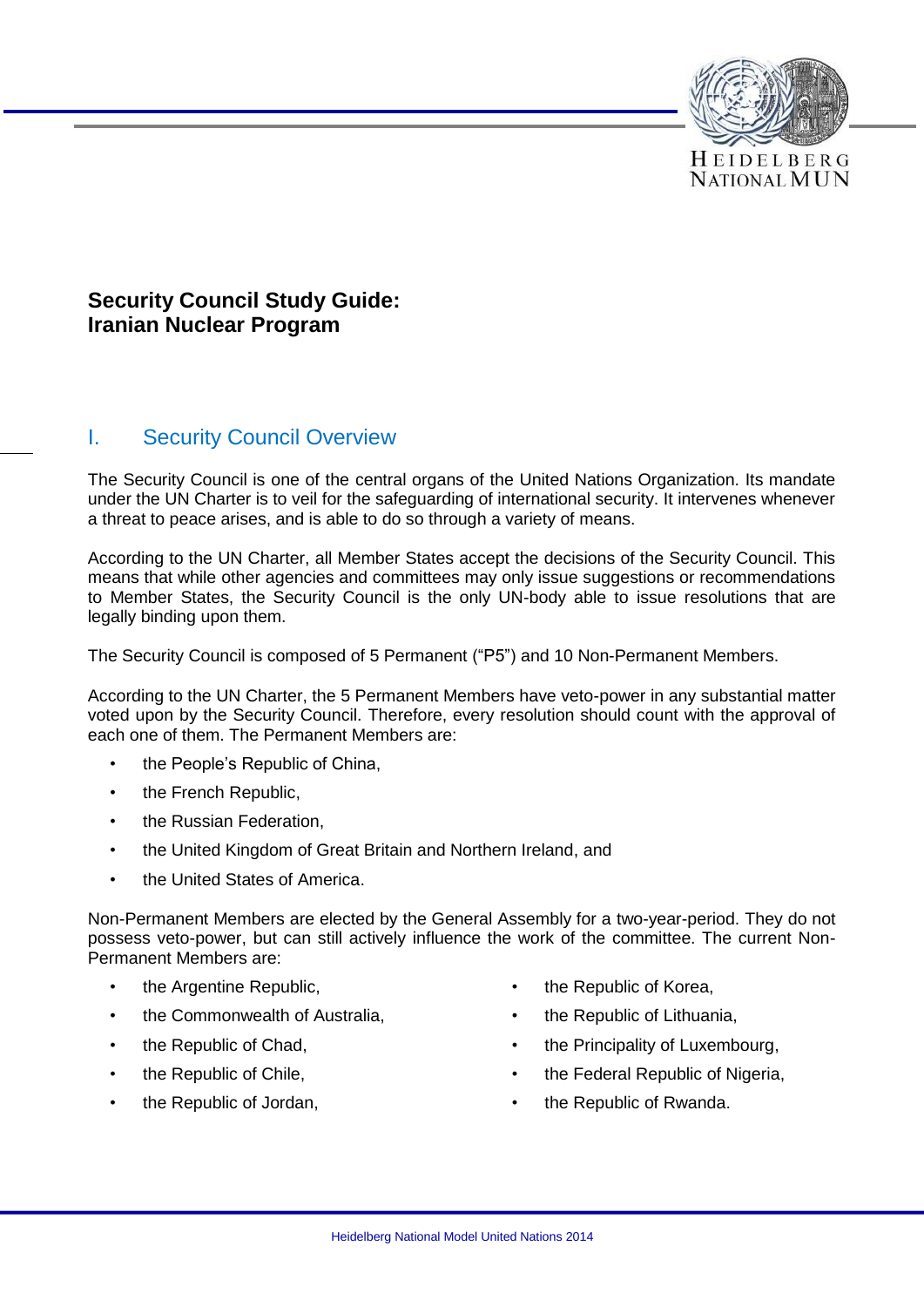At Heidelberg National MUN 2014, given the nature of the topic the Security Council will be handling, the committee will welcome four additional members, which will act as observers during the conference. They have a right to address the committee, and to vote on procedural matters. They are, however, unable to participate in substantial decisions. These four entities are:

- the Islamic Republic of Iran,
- the State of Israel,
- the Federal Republic of Germany, and
- the European Union.

## II. Topic Overview

Iran's nuclear program has always been subject of much discussion, and has defined the basis for much of the West-Middle East interaction during the past fifty years.

#### A. The birth of a Republic and its nuclear program

The Iranian Nuclear program was started during the 1950s under Shah Mohammed Reza Pahlavi with support from the United States government. However, after the Islamic Revolution, which ousted the Shah, and transformed the country into a republic, Iran's relations with the West started to deteriorate.

The new Supreme Leader, Ayatollah Ruhollah Khomeini, put conservative policies in place, for considering western practices not in accord with the principles of Islam. Although Iran's nuclear program was not the government's top priority during the first years of the republic, the situation changed quickly during the Iran-Iraq War in the eighties. Sadam Hussein was developing nuclear abilities in Iraq, and Iran saw the need to follow.

The nineties' decade found Iran under a new Supreme Leader, Ayatollah Ali Khamenei, striving to develop a nuclear program in cooperation with the Russian Federation. In 2003, however, weapon-related research was officially halted in the aftermath of the American invasion of Iraq, originally justified on the grounds that Iraq had weapons of mass destruction. Nonetheless, uranium enrichment facilities remained operational.

#### B. Ahmadinejad: Iran defiantly enters the nuclear race

The situation deteriorated further in 2005 with the election of President Mahmoud Ahmadinejad. He did not only openly encourage Iran's nuclear program, violating Security Council resolutions, but also called for Israel to be "wiped off the map". He continued the expansion of nuclear research, opening facilities in Arak, and restarting production in Natanz.

Ahmadinejad's zeal was quickly countered by the efforts of the international community, which quickly translated into economic sanctions. At present, most of the Security Council sanctions include an embargo for arms and nuclear materials, and the practical prohibition to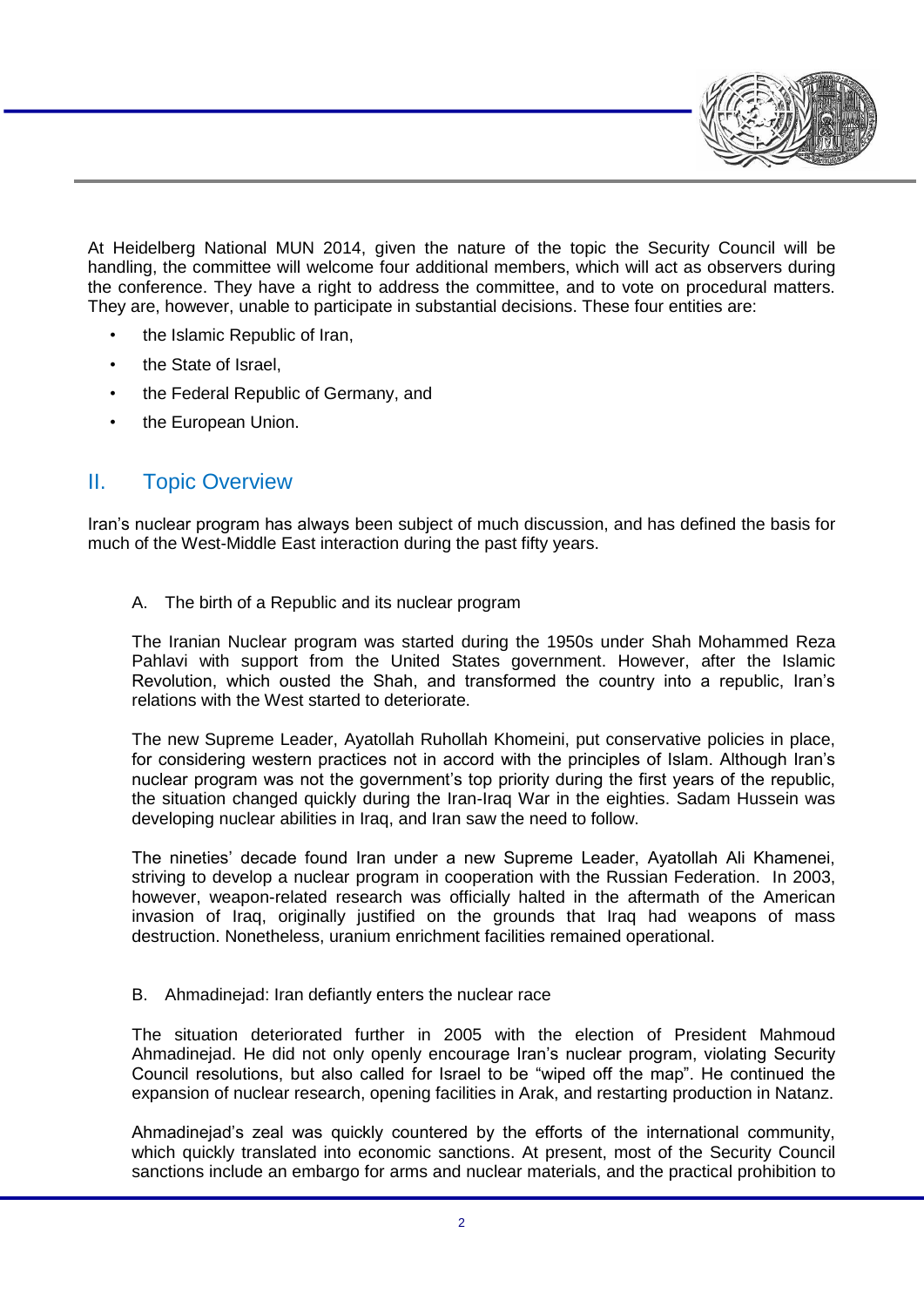financial institutions to lend any money to Iran. United States sanctions comprise mainly the Iranian oil industry, banning any sort of development support by American companies, and suspending all oil trade with Iran. On the other hand, the main European Union sanction on Iran consisted on the expulsion of Iranian banks from a global banking system in 2012, which basically cut off Iran's ability to engage in international trade operations.

### C. Rouhani: Engaging in nuclear talks

With the election of Iran's new president, Hassan Rouhani, the situation began to improve. On August 28th 2013, the IAEA reported that Iran was slowing its production of uranium.

In an attempt to further reach out to the West, and alleviate the sanctions on Iran, Rouhani agreed to conversations with the P5+1 (China, France, Russia, United Kingdom, United States and Germany) regarding Iran's nuclear program. A preliminary agreement was finalized on November  $24<sup>th</sup>$  2013. It is supposed to last six months, enough time for negotiators to draft a more comprehensive document that will ensure that the Iranian nuclear program is only used for peaceful means.

Both parts optimistically saw the accord as a historical event that could mark a new course for Iran-U.S. relations. However, not every stakeholder was of the same opinion. Israeli Prime Minister Benjamin Netanyahu said "What was concluded in Geneva last night is not a historic agreement, it's a historic mistake", and further affirmed that the lifting of sanctions would remove any incentives the Iranian government might have to reach a nuclear deal. Although no direct threats were made, some analysts speculate Iran may be preparing for a preemptive assault on Iranian nuclear facilities. Saudi Arabia has also been known for its reluctance regarding the return of Iran into the international sphere.

It will be a long way, full of hard head-to-head discussions. In the end, the issue of Iran's sovereign right to enrich uranium for peaceful purposes will have to be set on the table.

## III. Elements of Discussion

The task of the Heidelberg National MUN Security Council will be to draft a resolution taking into account the recent preliminary accord between Iran and the P5+1. The delegates should not forget the belligerent statements made by Israel against Iran, yet should also remain wary about Iran's past attitude, and the possibility that it might fall back to its previous foreign policy.

Any resolution should address the following issues:

- Provide a road map for the next six months, so that negotiations between Iran and the P5+1 occur as peacefully and efficiently as possible;
- Agree on measures to ensure peace between Israel and Iran;
- Agree on the role the IAEA will play during the first six months period;
- Discuss the further lifting of economic sanctions on Iran.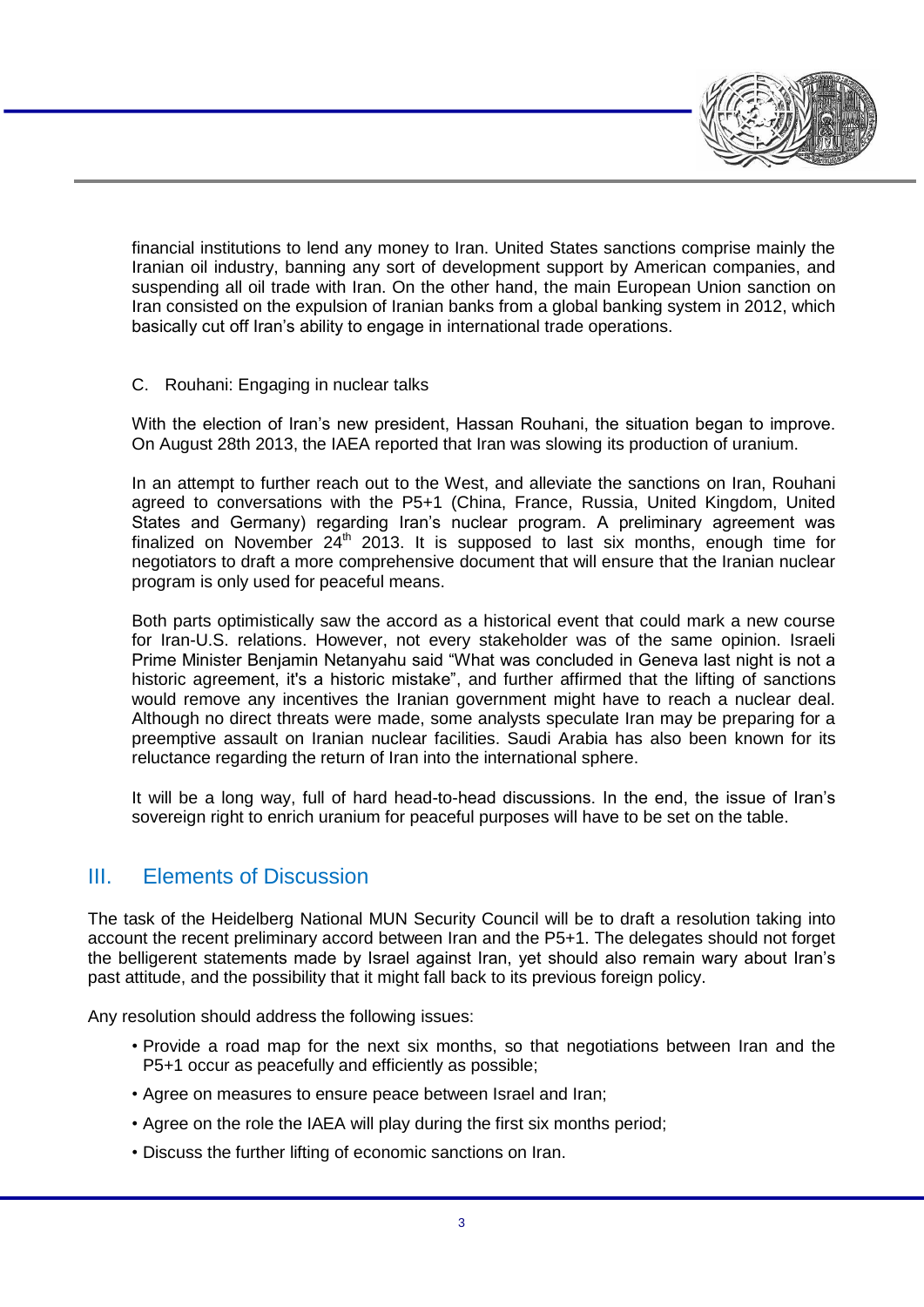

The resolution could address the following questions:

- Does Iran have a sovereign right to enrich uranium in its research facilities?
- Should Israel be admonished for its belligerent statements against Iran?
- Will any other agencies be called upon to monitor Iran's nuclear program?

# IV. Position Blocks

It is every country's interest to see Iran's nuclear program halted. Therefore, the whole group of the P5+1 was holding negotiations with Iran. However, there is no longer such a unified position when it comes to Israel's attitude towards its neighbor.

#### A. Western Block

The United States has been leading the efforts to shut down the Iranian nuclear program for the last decades. It has carried out a number of failed diplomatic missions under the previous administrations. It is a big achievement for the United States to finally be able to sit down with the new Iranian administration to draft an agreement.

However, the United States will have to be wary about the belligerent statements of Israel, one of its strongest allies. If it comes to war between Iran and Israel, it is uncertain which way the United States will go.

#### B. Eastern Block

Although it may not be plausible that the Russian Federation and the People's Republic of China militarily side with Iran, they will have to decide whether siding with Israel or not will set any favorable precedent in international law.

#### C. Middle-East:

#### 1. Arab Countries

Although most Arab countries' relations with Israel have been tense during the last halfcentury, the last decade has seen increased cooperation with the West. Recent trade agreements with the United States and the European Union may testify for this situation. Saudi Arabia for instance has developed quite a strong relationship with Israel, and as Netanyahu, Saudi Arabia is not very friendly towards a nuclear deal with Iran.

#### 2. Israel

Given Israel's unresolved issues with most Arab nations during the last decades, the reintroduction of Iran in the international sphere does not predict anything good. Besides, taken into account Ahmadinejad's rhetoric on Israel, it has also become a question of national security to ensure that Iran stays as far as possible from acquiring a nuclear bomb. This agreement does not seem to solve the issue, and further escalation of the situation might ensue.